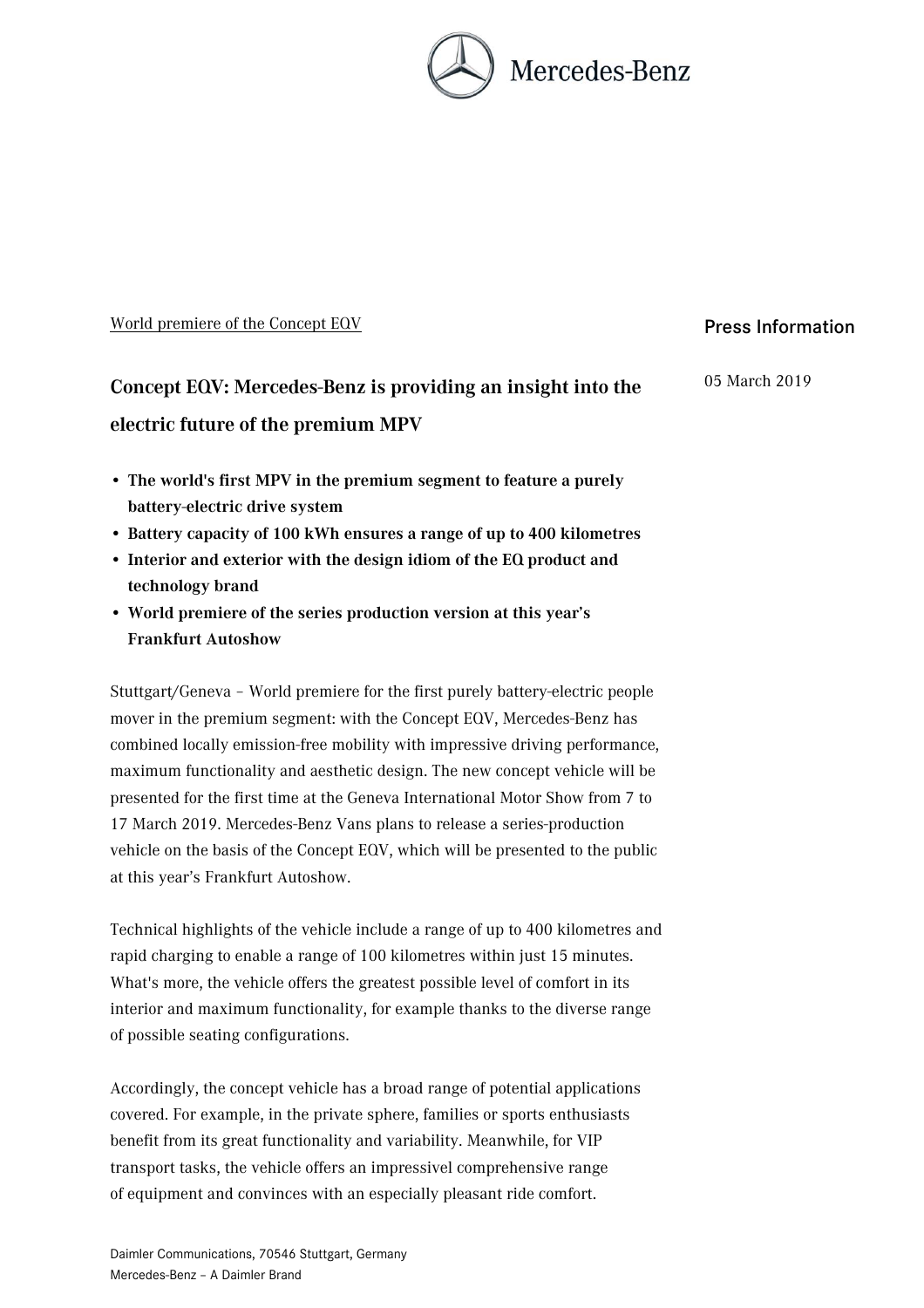"Mercedes-Benz Vans is consistently advancing the electrification of its Page 2 product portfolio. With the Concept EQV, we are now taking the next step. The concept offers all of the brand-typical attributes familiar from this segment which Mercedes-Benz customers have come to know, appreciate and also expect. As a family companion, a leisure-time adventurer or a shuttle vehicle with lounge ambience, the combination of these characteristics with a batteryelectric drive mean the Concept EQV is a concept car with a future. And so we're particularly excited that we will soon be able to offer a series-production model on the basis of this concept", explains Wilfried Porth, Member of the Board of Management of Daimler AG. Human Resources and Director of Labor Relations, Mercedes-Benz Vans.

The Concept EQV is representative of the consistent development of the "EQ" technology brand. Mercedes-Benz founded the technology brand in 2016, kicking off with the "Concept EQ". At the 2017 IAA, the "Concept EQA" followed in the compact segment. In September 2018, the brand presented its first series-production vehicle: the EQC electric drive SUV. The Concept EQV will expand the model range by a premium MPV for up to eight occupants.

#### **150 kW motor with 100 kWh capacity delivers a range of 400 kilometres**

The Concept EQV features a compact electric drivetrain (eATS) on the front axle with an output of 150 kW. The electric motor, the transmission with fixed transmission ratios, the cooling system and the power electronics form a compact and integral unit.

Energy is supplied by a lithium-ion battery. Thanks to a capacity of 100 kWh, a maximum range of up to 400 kilometres is realistic. And with a top speed of 160 km/h, it ensures superior driving pleasure even out of town.

The concept vehicle can be conveniently charged at home using a Mercedes-Benz wallbox or a regular household plug socket. For even more flexibility in your daily routine, there is also a rapid charging function: within just fifteen minutes, the battery can be charged with sufficient energy for a range of around 100 kilometres.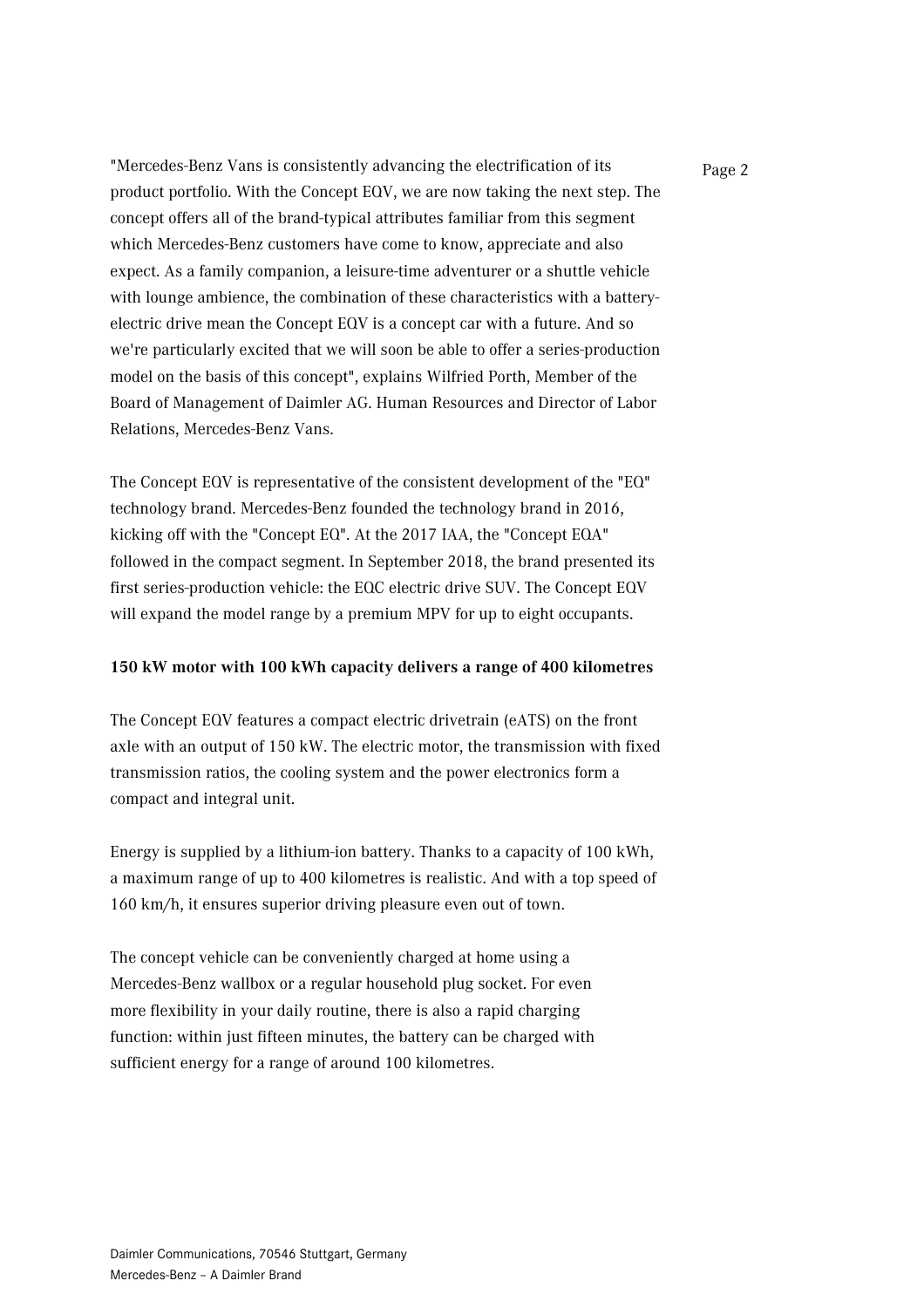### **No concessions when it comes to functionality** Page 3

MPVs from Mercedes-Benz meet the highest of demands of functionality and variability. And in these areas, the fully electric variant makes no concessions either. By installing the battery in the vehicle's underfloor, the entire interior space is available without restriction.

Thus, when equipped with six individual seats, for example, the Concept EQV makes for a representative shuttle vehicle which fulfils all of the requirements of VIP transport. Further seating configurations make the vehicle a practical family companion about town as well as allowing for easy transport of sports and outdoor equipment. With the Concept EQV, Mercedes-Benz is offering an extremely flexible, fully-electric vehicle concept which can easily be converted to a 7 or even 8-seater with the addition of individual seats or seat benches.

"Our Concept EQV is the perfect vehicle to accommodate all forms of familiy and take plenty of gear for an emission-free ride. And it will not remain a concept for long: The series model will have its world premiere at this year's IAA", says Dieter Zetsche, Chairman of the Board of Management of Daimler AG and Head of Mercedes-Benz Cars.

As a member of the EQ family, the Concept EQV also benefits from the comprehensive scope of the technology brand's electromobility ecosystem. This starts with comprehensive advice and a range of services, right up to the charging infrastructure and even a modified navigation system which takes into account the charge level of the battery. There will also be apps which, for example, enable control of the pre-entry climate control or cash-less payments at public charging stations.

#### **EQ design idiom makes for an unmistakable appearance**

A connecting element on all EQ vehicles is their design. The EQ brand boasts an impressively avant-garde and independent set of aesthetics.

"The Concept EQV embodies our 'Progressive Luxury' approach by merging the analogue and digital worlds into a single entity. The EQ design idiom provides the vehicle with its unmistakeable appearance and has some impressively progressive shapes", says Gorden Wagener, Chief Design Officer at Daimler AG. "And in the interior, too, the cool aesthetics of the exterior continue, being supplemented by warm accents, like those in rose gold, which underline the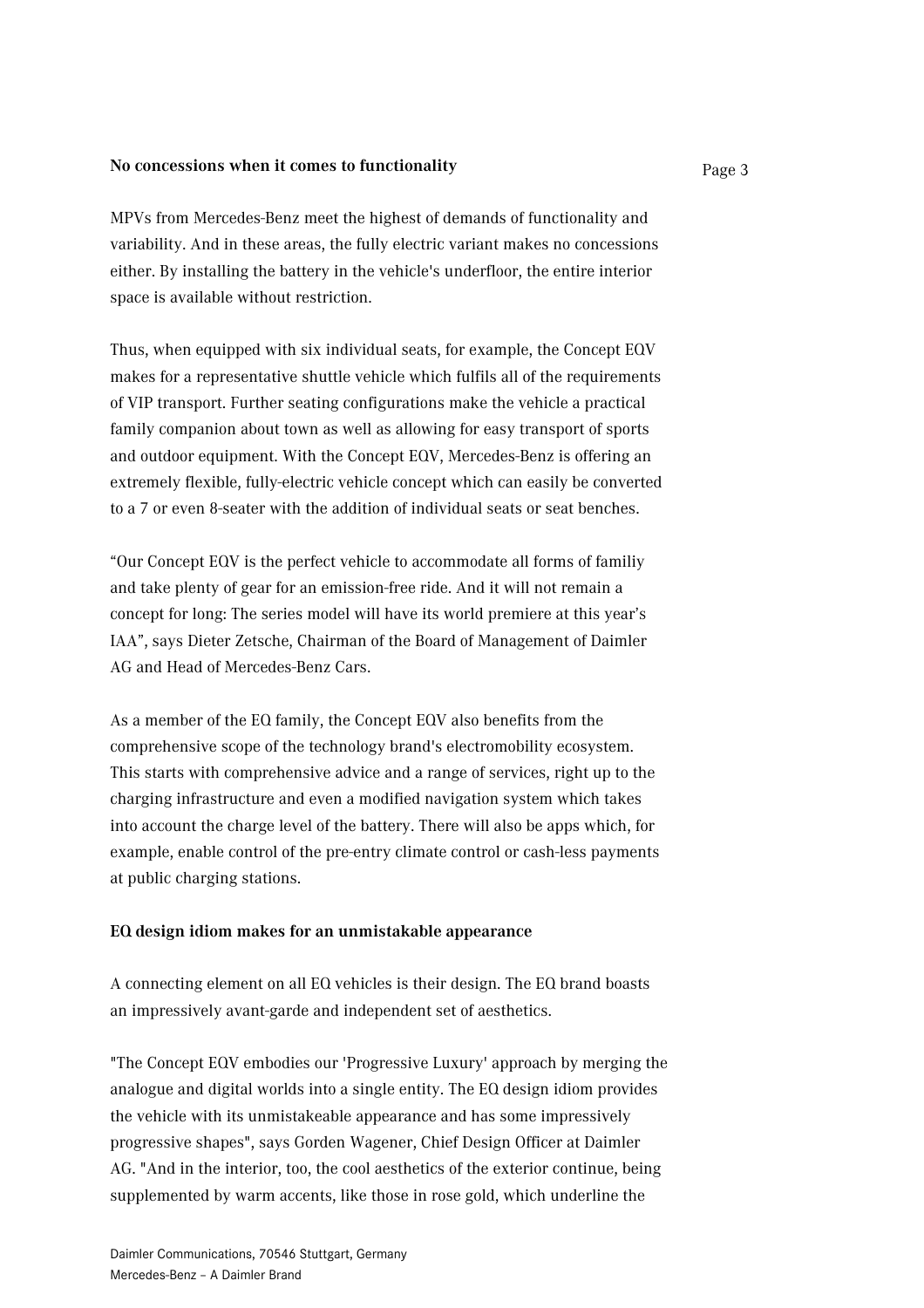whole "Welcome Home" effect. The focus in the cockpit of our Concept EQV is Page 4 on the new and intuitive MBUX system."

The dynamic exterior design with its new electro-look emphasises the focus on the powerful electric drive system. At its heart is a radiator grille with chrome inserts and an LED band – typical characteristics of the EQ design idiom. The whole exterior is painted in high-tech silver while the bumper delivers an unmistakeable appearance thanks to large air inlets and two broad chrome inserts positioned towards the outer edges. LED headlamps underline the presence and sporty direction of the concept vehicle. This impression is enhanced thanks to the tidy profile as well as by the 19-inch light-alloy wheels which, even at a standstill, look dynamic.

#### **Elegant, technoid cockpit with warm accents**

The age of electromobility does not just shape the bodywork of the EQ concept vehicle. In the interior, too, the cool aesthetics of the exterior continue. In the elegantly technoid cockpit, the focus is on uncomplicated and intuitive operation. The basis of the interaction between man and machine is formed by the MBUX infotainment system (Mercedes-Benz User Experience) which unites a self-learning voice control system with innovative connectivity features.

In keeping with the EQ brand design, the leather look of the dashboard in "Midnight Blue" is supplemented by the trend colour rose gold which is reminiscent of copper wires. This creates warm accents and underlines the "Welcome Home" effect of the interior. Particularly eye-catching are the coloured styling elements of the frame components. On the infotainment and sound system, rose gold exudes elegance and warmth, meanwhile the touchpad and light switch feature "dark chrome" surrounds and the air vents are encapsulated in "silver shadow". Blue nappa leather covers the armrests, with rose gold topstitching creating an interesting contrast. The same effect is created by the topstitching along the seats. Furthermore, the use of black nappa leather on the seat cushions and dark-blue elements on the seat backrests sees different colour components being implemented. As a result, the whole interior offers a contrasting division: blue is the dominant design colour on the upper side of the dashboard while black is prevalent on its underside – not only is it elegant but it highlights the technological nature of the interior. In the areas above, along the line of sight from outside the vehicle, the blue design features of the seat backrests are an instant eve-catcher.